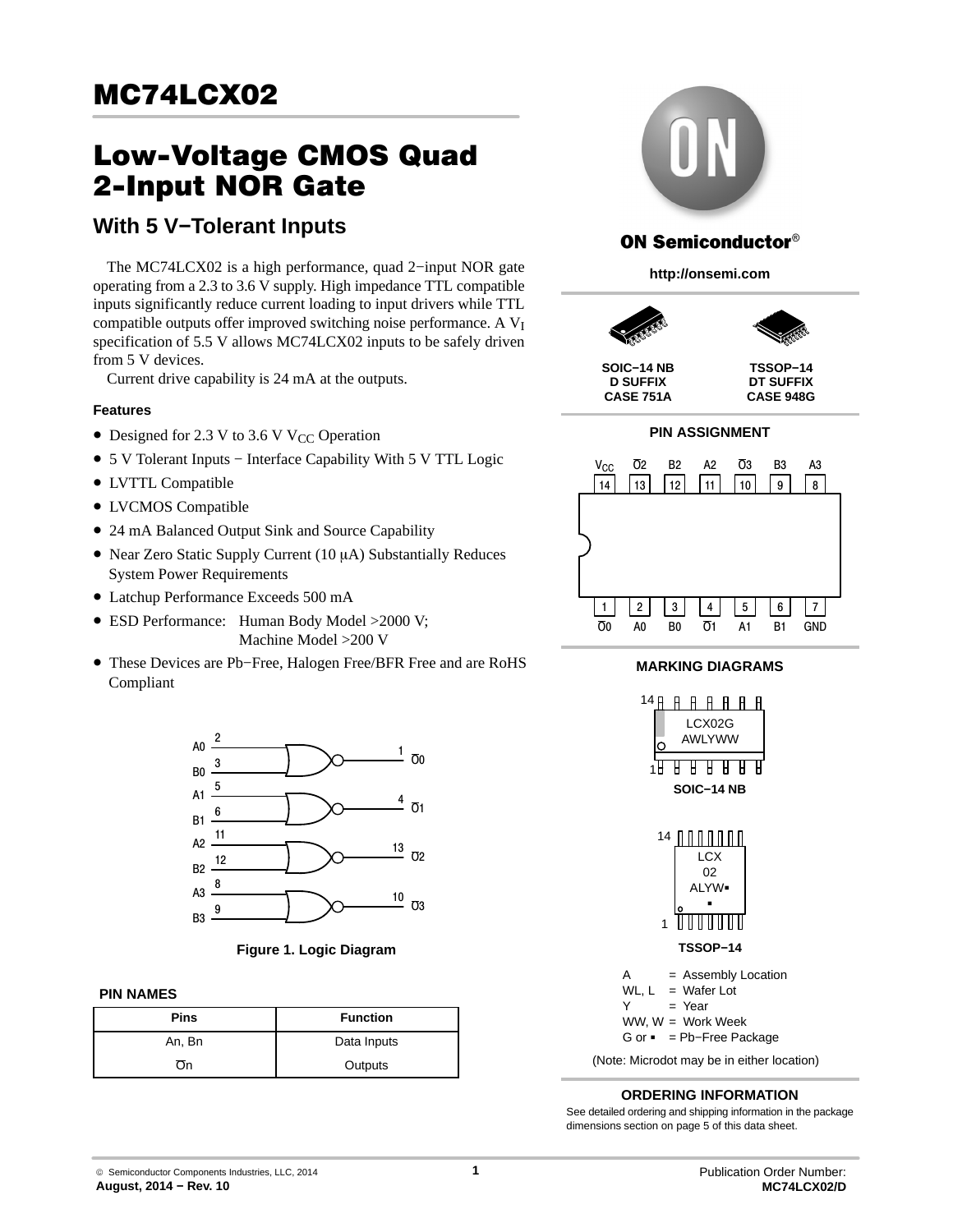#### **TRUTH TABLE**

| <b>Inputs</b> |    | <b>Outputs</b>  |
|---------------|----|-----------------|
| An            | Bn | $\overline{O}n$ |
|               |    | H               |
|               | н  |                 |
| н             |    |                 |
| н             |    |                 |

H = High Voltage Level

L = Low Voltage Level

For I<sub>CC</sub> reasons, DO NOT FLOAT Inputs

## **MAXIMUM RATINGS**

| Symbol                 | <b>Parameter</b>                 | Value                                           | <b>Condition</b>                     | <b>Unit</b>  |
|------------------------|----------------------------------|-------------------------------------------------|--------------------------------------|--------------|
| $V_{\rm CC}$           | DC Supply Voltage                | $-0.5$ to $+7.0$                                |                                      | V            |
| V <sub>1</sub>         | DC Input Voltage                 | $-0.5 \le V_1 \le +7.0$                         |                                      | V            |
| $V_{\rm O}$            | DC Output Voltage                | $-0.5 \le V_{\text{O}} \le V_{\text{CC}} + 0.5$ | Output in HIGH or LOW State (Note 1) | V            |
| lικ                    | DC Input Diode Current           | $-50$                                           | $V_I <$ GND                          | mA           |
| lok                    | DC Output Diode Current          | $-50$                                           | $V_O <$ GND                          | mA           |
|                        |                                  | $+50$                                           | $V_O > V_{CC}$                       | mA           |
| $I_{\rm O}$            | DC Output Source/Sink Current    | ±50                                             |                                      | mA           |
| $_{\rm lcc}$           | DC Supply Current Per Supply Pin | ±100                                            |                                      | mA           |
| <b>IGND</b>            | DC Ground Current Per Ground Pin | ±100                                            |                                      | mA           |
| <b>T<sub>STG</sub></b> | Storage Temperature Range        | $-65$ to $+150$                                 |                                      | $^{\circ}$ C |
| <b>MSL</b>             | Moisture Sensitivity             |                                                 | Level 1                              |              |

Stresses exceeding those listed in the Maximum Ratings table may damage the device. If any of these limits are exceeded, device functionality should not be assumed, damage may occur and reliability may be affected.

1.  $I<sub>O</sub>$  absolute maximum rating must be observed.

#### **RECOMMENDED OPERATING CONDITIONS**

| Symbol              | <b>Parameter</b>                                                                   |                                                                                                                | Min        | <b>Type</b>          | Max                    | <b>Unit</b>  |
|---------------------|------------------------------------------------------------------------------------|----------------------------------------------------------------------------------------------------------------|------------|----------------------|------------------------|--------------|
| $V_{CC}$            | Supply Voltage<br>Operating                                                        | Data Retention Only                                                                                            | 2.0<br>1.5 | 2.5, 3.3<br>2.5, 3.3 | 3.6<br>3.6             | V            |
| $V_{1}$             | Input Voltage                                                                      |                                                                                                                | 0          |                      | 5.5                    | $\vee$       |
| V <sub>O</sub>      | Output Voltage<br>$(3 - State)$                                                    | (HIGH or LOW State)                                                                                            | $\Omega$   |                      | $V_{\rm CC}$           | V            |
| I <sub>OH</sub>     | <b>HIGH Level Output Current</b>                                                   | $V_{\text{CC}} = 3.0 \text{ V} - 3.6 \text{ V}$<br>$V_{\text{CC}} = 2.7 V - 3.0 V$<br>$V_{CC}$ = 2.3 V – 2.7 V |            |                      | $-24$<br>$-12$<br>$-8$ | mA           |
| $I_{OL}$            | <b>LOW Level Output Current</b>                                                    | $V_{\text{CC}} = 3.0 \text{ V} - 3.6 \text{ V}$<br>$V_{CC}$ = 2.7 V – 3.0 V<br>$V_{\text{CC}} = 2.3 V - 2.7 V$ |            |                      | $+24$<br>$+12$<br>$+8$ | mA           |
| $T_A$               | <b>Operating Free-Air Temperature</b>                                              |                                                                                                                | $-40$      |                      | $+85$                  | $^{\circ}$ C |
| $\Delta t/\Delta V$ | Input Transition Rise or Fall Rate, $V_{IN}$ from 0.8 V to 2.0 V, $V_{CC} = 3.0$ V |                                                                                                                | 0          |                      | 10                     | ns/V         |

Functional operation above the stresses listed in the Recommended Operating Ranges is not implied. Extended exposure to stresses beyond the Recommended Operating Ranges limits may affect device reliability.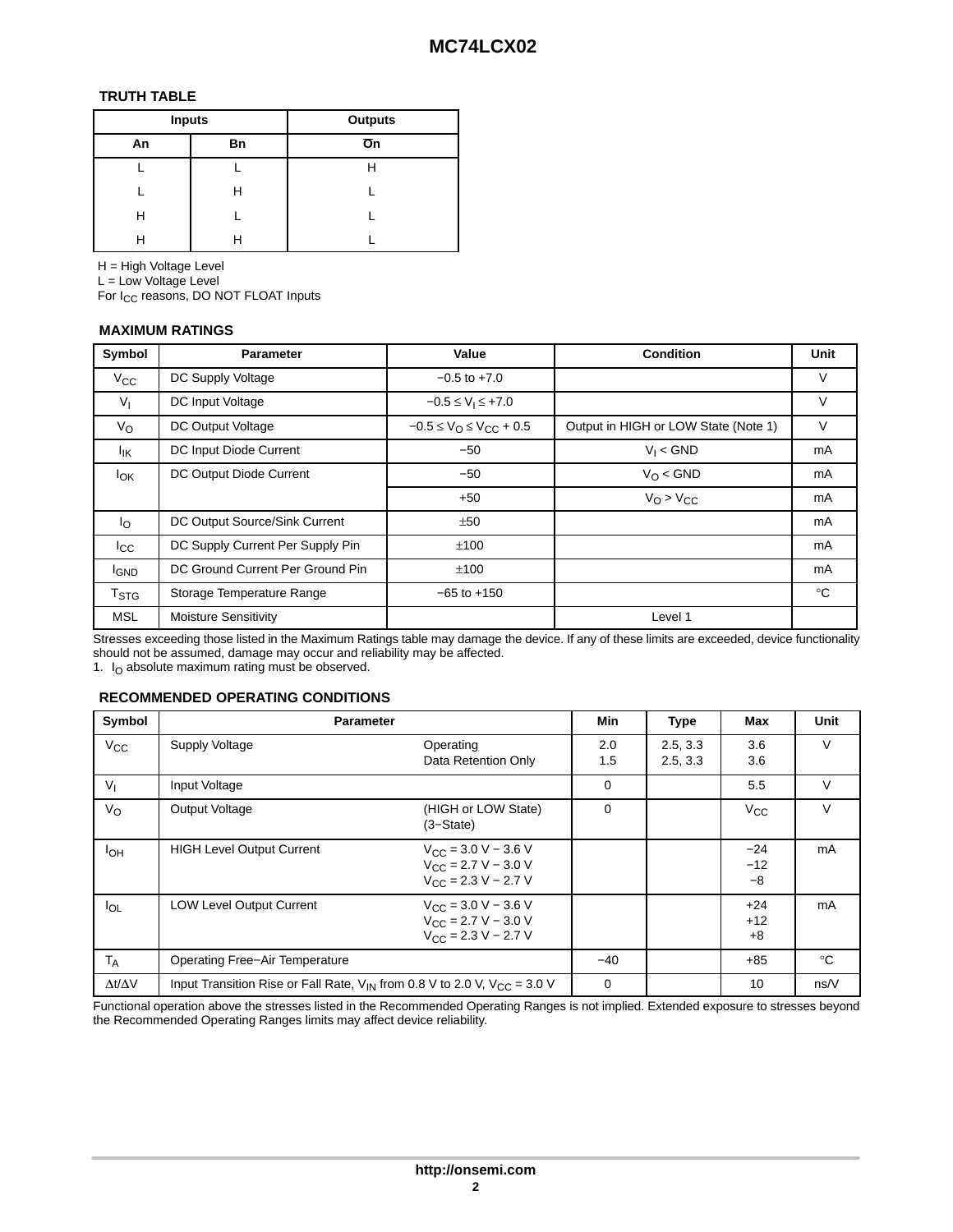#### **DC ELECTRICAL CHARACTERISTICS**

|                        |                                   |                                                                         | $T_A = -40^\circ \text{C}$ to +85°C |      |             |
|------------------------|-----------------------------------|-------------------------------------------------------------------------|-------------------------------------|------|-------------|
| Symbol                 | <b>Characteristic</b>             | <b>Condition</b>                                                        | Min                                 | Max  | <b>Unit</b> |
| V <sub>IH</sub>        | HIGH Level Input Voltage (Note 2) | 2.3 V ≤ V <sub>CC</sub> ≤ 2.7 V                                         | 1.7                                 |      | $\vee$      |
|                        |                                   | 2.7 $V \leq V_{CC} \leq 3.6 V$                                          | 2.0                                 |      |             |
| $V_{IL}$               | LOW Level Input Voltage (Note 2)  | $2.3 V \leq V_{CC} \leq 2.7 V$                                          |                                     | 0.7  | $\vee$      |
|                        |                                   | 2.7 $V \leq V_{CC} \leq 3.6 V$                                          |                                     | 0.8  |             |
| V <sub>OH</sub>        | <b>HIGH Level Output Voltage</b>  | $2.3 V \le V_{C}C \le 3.6 V$ ; $I_{OH} = -100 \mu A$                    | $V_{\text{CC}}$ – 0.2               |      | $\vee$      |
|                        |                                   | $V_{\text{CC}} = 2.3 \text{ V}$ ; $I_{\text{OH}} = -8 \text{ mA}$       | 1.8                                 |      |             |
|                        |                                   | $V_{\text{CC}} = 2.7 \text{ V}$ ; $I_{\text{OH}} = -12 \text{ mA}$      | 2.2                                 |      |             |
|                        |                                   | $V_{\text{CC}} = 3.0 \text{ V}$ ; $I_{\text{OH}} = -18 \text{ mA}$      | 2.4                                 |      |             |
|                        |                                   | $V_{\text{CC}} = 3.0 \text{ V}$ ; $I_{\text{OH}} = -24 \text{ mA}$      | 2.2                                 |      |             |
| $V_{OL}$               | <b>LOW Level Output Voltage</b>   | $2.3 V \le V_{\text{CC}} \le 3.6 V$ ; $I_{\text{OL}} = 100 \mu\text{A}$ |                                     | 0.2  | $\vee$      |
|                        |                                   | $V_{\text{CC}} = 2.3 \text{ V}; I_{\text{OL}} = 8 \text{ mA}$           |                                     | 0.6  |             |
|                        |                                   | $V_{\text{CC}}$ = 2.7 V; $I_{\text{OL}}$ = 12 mA                        |                                     | 0.4  |             |
|                        |                                   | $V_{CC}$ = 3.0 V; $I_{OL}$ = 16 mA                                      |                                     | 0.4  |             |
|                        |                                   | $V_{\text{CC}} = 3.0 \text{ V}; I_{\text{OL}} = 24 \text{ mA}$          |                                     | 0.55 |             |
| $I_{\text{OFF}}$       | Power Off Leakage Current         | $V_{CC} = 0$ , $V_{IN} = 5.5$ V or $V_{OUT} = 5.5$ V                    |                                     | 10   | μA          |
| <sup>I</sup> IN        | Input Leakage Current             | $V_{CC}$ = 3.6 V, V <sub>IN</sub> = 5.5 V or GND                        |                                     | ±5   | μA          |
| $_{\rm lcc}$           | Quiescent Supply Current          | $V_{\text{CC}} = 3.6$ V, $V_{\text{IN}} = 5.5$ V or GND                 |                                     | 10   | μA          |
| $\Delta I_{\text{CC}}$ | Increase in $I_{CC}$ per Input    | $2.3 \leq V_{\rm CC} \leq 3.6$ V; $V_{\rm IH} = V_{\rm CC} - 0.6$ V     |                                     | 500  | μA          |

2. These values of  $V_1$  are used to test DC electrical characteristics only.

### **AC CHARACTERISTICS** ( $t_R = t_F = 2.5$  ns;  $R_L = 500 \Omega$ )

|                   |                               |          |     |                              |                      | <b>Limits</b>                                      |            |                              |      |
|-------------------|-------------------------------|----------|-----|------------------------------|----------------------|----------------------------------------------------|------------|------------------------------|------|
|                   |                               |          |     |                              |                      | $T_A = -40^\circ \text{C}$ to $+85^\circ \text{C}$ |            |                              |      |
|                   |                               |          |     | $V_{CC}$ = 3.3 V $\pm$ 0.3 V | $V_{\rm CC}$ = 2.7 V |                                                    |            | $V_{CC}$ = 2.5 V $\pm$ 0.2 V |      |
|                   |                               |          |     | $C_1 = 50 pF$                |                      | $C_1 = 50 pF$                                      |            | $C_1 = 30 pF$                |      |
| Symbol            | <b>Parameter</b>              | Waveform | Min | Max                          | Min                  | <b>Max</b>                                         | <b>Min</b> | <b>Max</b>                   | Unit |
| t <sub>PLH</sub>  | <b>Propagation Delay Time</b> |          | 1.5 | 5.5                          | 1.5                  | 6.2                                                | 1.5        | 6.6                          | ns   |
| t <sub>PHL</sub>  | Input-to-Output               |          | 1.5 | 5.5                          | 1.5                  | 6.2                                                | 1.5        | 6.6                          |      |
| t <sub>OSHL</sub> | Output-to-Output Skew         |          |     | 1.0                          |                      |                                                    |            |                              | ns   |
| t <sub>OSLH</sub> | (Note 3)                      |          |     | 1.0                          |                      |                                                    |            |                              |      |

3. Skew is defined as the absolute value of the difference between the actual propagation delay for any two separate outputs of the same device. The specification applies to any outputs switching in the same direction, either HIGH-to-LOW (t<sub>OSHL</sub>) or LOW-to-HIGH (t<sub>OSLH</sub>); parameter guaranteed by design.

#### **DYNAMIC SWITCHING CHARACTERISTICS**

|                  |                            |                                                                                                 |     | $T_{\Delta} = +25^{\circ}C$ |     |        |
|------------------|----------------------------|-------------------------------------------------------------------------------------------------|-----|-----------------------------|-----|--------|
| Symbol           | <b>Characteristic</b>      | <b>Condition</b>                                                                                | Min | Typ                         | Max | Unit   |
| VOLP             | Dynamic LOW Peak Voltage   | $V_{\rm CC}$ = 3.3 V, C <sub>1</sub> = 50 pF, V <sub>IH</sub> = 3.3 V, V <sub>II</sub> = 0 V    |     | 0.8                         |     | $\vee$ |
|                  | (Note 4)                   | $V_{\text{CC}}$ = 2.5 V, C <sub>1</sub> = 30 pF, V <sub>IH</sub> = 2.5 V, V <sub>II</sub> = 0 V |     | 0.6                         |     | V      |
| ν <sub>οιν</sub> | Dynamic LOW Valley Voltage | $V_{\text{CC}}$ = 3.3 V, C <sub>1</sub> = 50 pF, V <sub>IH</sub> = 3.3 V, V <sub>II</sub> = 0 V |     | $-0.8$                      |     | $\vee$ |
|                  | (Note 4)                   | $V_{\rm CC}$ = 2.5 V, C <sub>1</sub> = 30 pF, V <sub>IH</sub> = 2.5 V, V <sub>II</sub> = 0 V    |     | $-0.6$                      |     | V      |

4. Number of outputs defined as "n". Measured with "n−1" outputs switching from HIGH−to−LOW or LOW−to−HIGH. The remaining output is measured in the LOW state.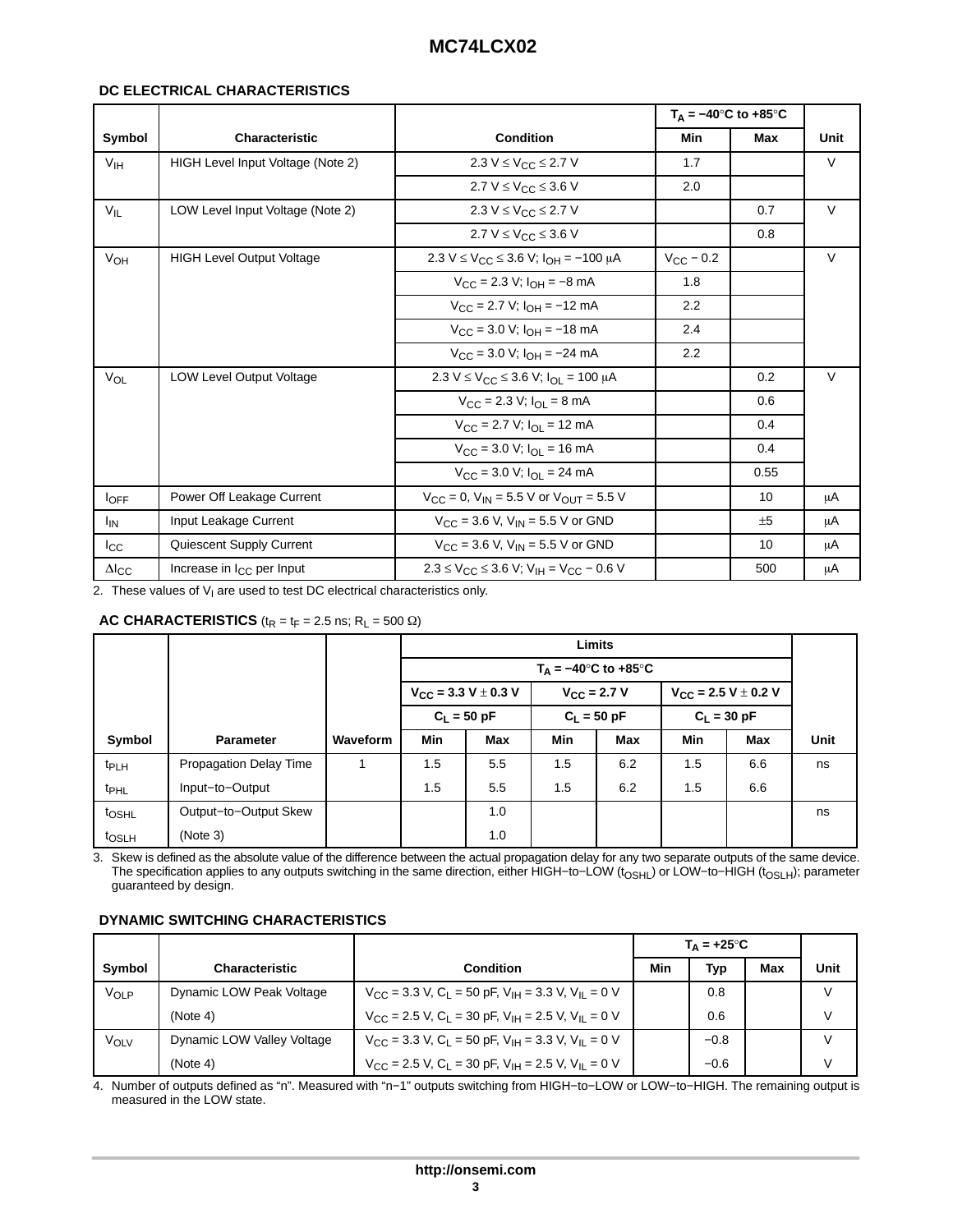#### **CAPACITIVE CHARACTERISTICS**

| Symbol    | <b>Parameter</b>                     | <b>Condition</b>                                                  | Typical | Unit |
|-----------|--------------------------------------|-------------------------------------------------------------------|---------|------|
| $C_{IN}$  | Input Capacitance                    | $V_{\rm CC}$ = 3.3 V, V <sub>1</sub> = 0 V or V <sub>CC</sub>     |         | pF   |
| $C_{OUT}$ | <b>Output Capacitance</b>            | $V_{\rm CC}$ = 3.3 V, V <sub>1</sub> = 0 V or V <sub>CC</sub>     |         | pF   |
| $C_{PD}$  | <b>Power Dissipation Capacitance</b> | 10 MHz, $V_{CC}$ = 3.3 V, V <sub>1</sub> = 0 V or V <sub>CC</sub> | 25      | pF   |



**WAVEFORM 1 − PROPAGATION DELAYS**

 $t_R = t_F = 2.5$  ns, 10% to 90%; f = 1 MHz;  $t_W = 500$  ns

|        |                 | Vcc  |                 |
|--------|-----------------|------|-----------------|
| Symbol | $3.3 V + 0.3 V$ | 2.7V | $2.5 V + 0.2 V$ |
| Vmi    | 1.5V            | 1.5V | Vcc/2           |
| Vmo    | 1.5V            | 1.5V | Vcc/2           |

**Figure 2. AC Waveforms**



 $C_L$  = 50 pF at V<sub>CC</sub> = 3.3  $\pm$  0.3 V or equivalent (includes jig and probe capacitance)  $C_L$  = 30 pF at V<sub>CC</sub> = 2.5  $\pm$  0.2 V or equivalent (includes jig and probe capacitance)  $R_L = R_1 = 500 \Omega$  or equivalent

 $R_T = Z_{OUT}$  of pulse generator (typically 50  $\Omega$ )

**Figure 3. Test Circuit**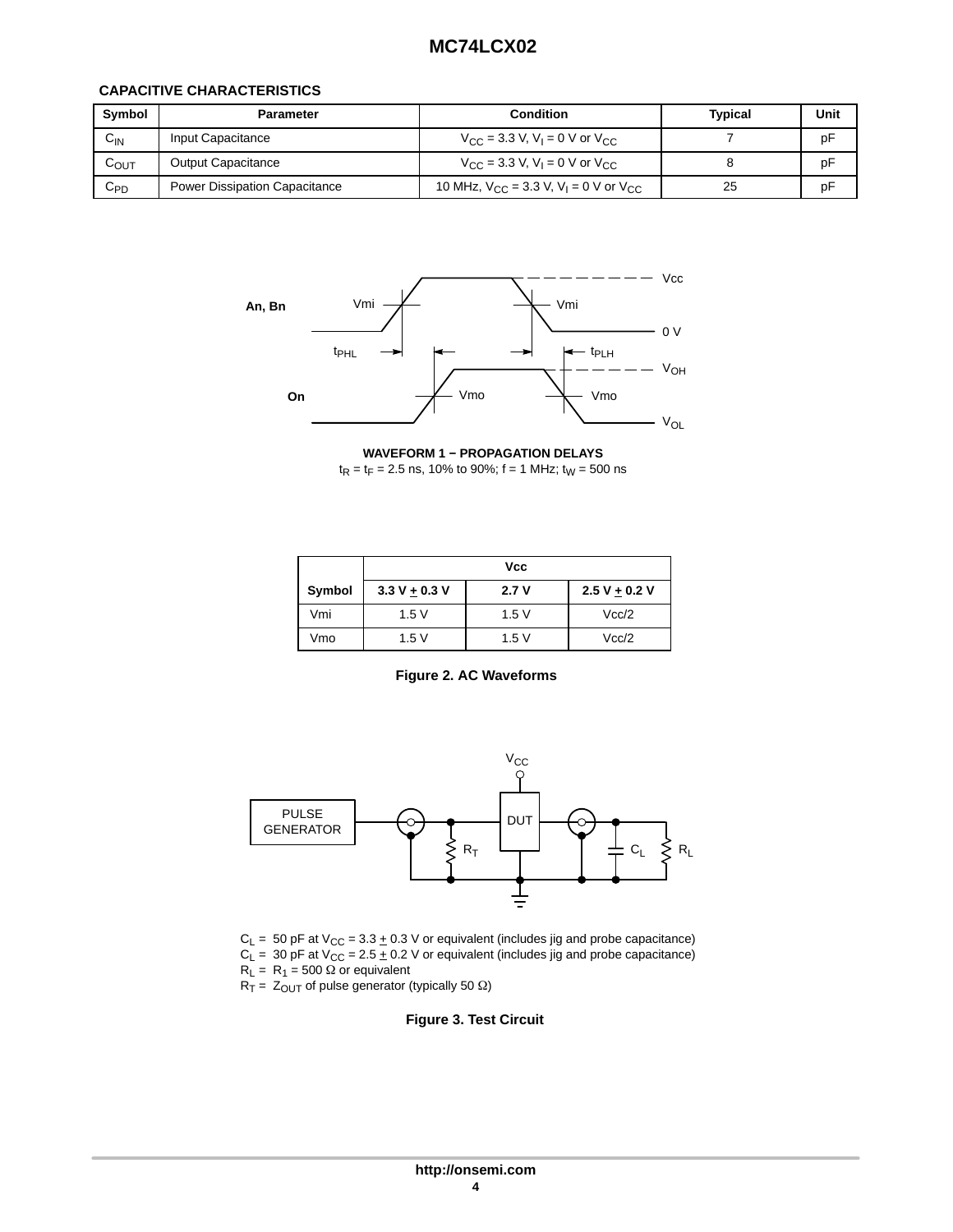#### <span id="page-4-0"></span>**ORDERING INFORMATION**

| <b>Device</b>  | Package                 | Shipping <sup><math>\dagger</math></sup> |
|----------------|-------------------------|------------------------------------------|
| MC74LCX02DG    | SOIC-14 NB<br>(Pb-Free) | 55 Units / Rail                          |
| MC74LCX02DR2G  | SOIC-14 NB<br>(Pb-Free) | 2500 Tape & Reel                         |
| MC74LCX02DTG   | TSSOP-14<br>(Pb-Free)   | 96 Units / Rail                          |
| MC74LCX02DTR2G | TSSOP-14<br>(Pb-Free)   | 2500 Tape & Reel                         |

†For information on tape and reel specifications, including part orientation and tape sizes, please refer to our Tape and Reel Packaging Specifications Brochure, BRD8011/D.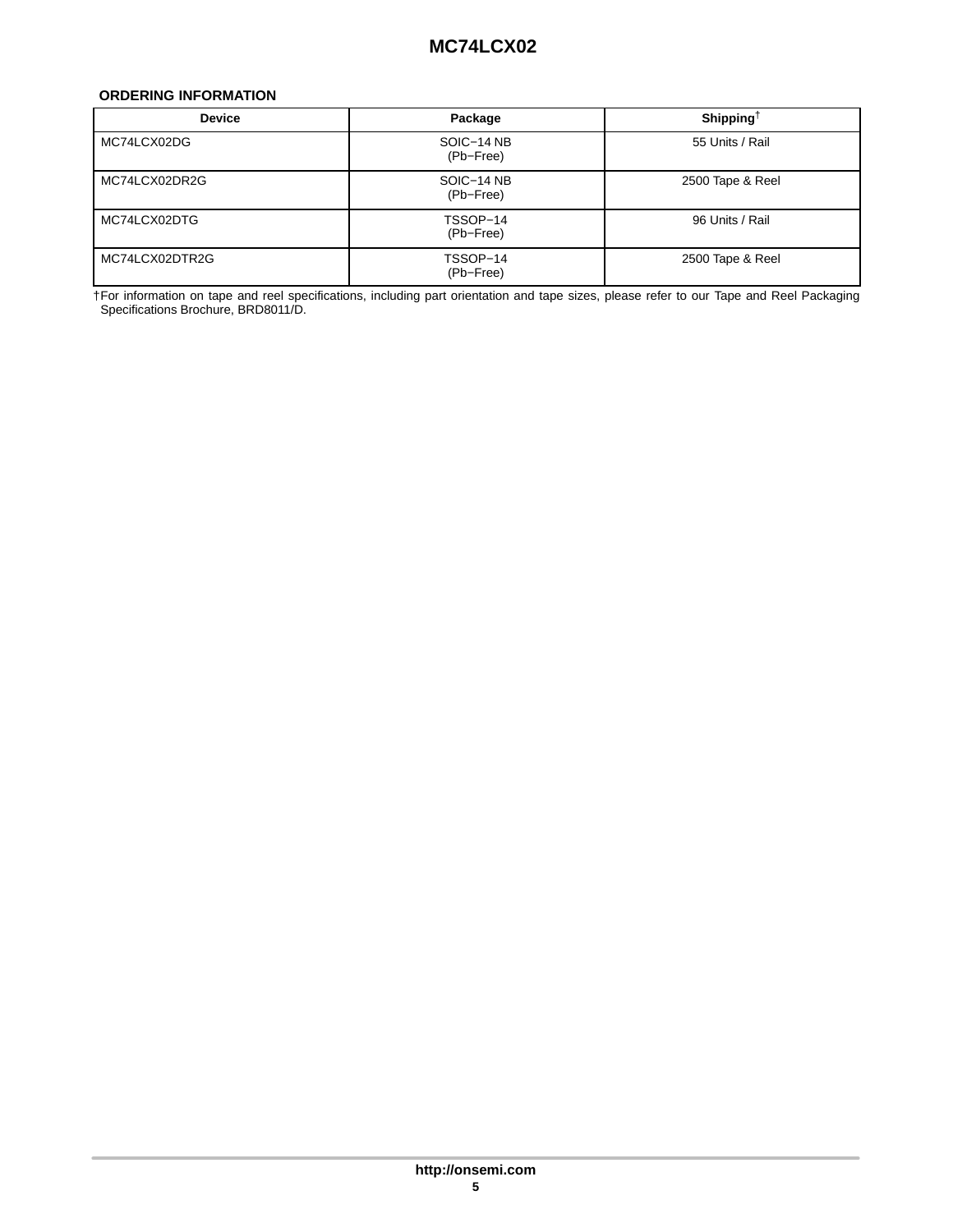#### **PACKAGE DIMENSIONS**

**TSSOP−14 DT SUFFIX** CASE 948G ISSUE B



NOTES:

1. DIMENSIONING AND TOLERANCING PER<br>ANSI Y14.5M, 1982.<br>2. CONTROLLING DIMENSION: MILLIMETER.<br>3. DIMENSION A DOES NOT INCLUDE MOLD<br>FLASH, PROTRUSIONS OR GATE BURRS.<br>MOLD FLASH OR GATE BURRS SHALL NOT<br>EXCEED 0.15 (0.006) PER

4. DIMENSION B DOES NOT INCLUDE INTERLEAD FLASH OR PROTRUSION. INTERLEAD FLASH OR PROTRUSION SHALL NOT EXCEED 0.25 (0.010) PER SIDE. 5. DIMENSION K DOES NOT INCLUDE DAMBAR PROTRUSION. ALLOWABLE

DAMBAR PROTRUSION SHALL BE 0.08 (0.003) TOTAL IN EXCESS OF THE K DIMENSION AT MAXIMUM MATERIAL

CONDITION.<br>6. TERMINAL NUMBERS ARE SHOWN FOR<br>REFERENCE ONLY.<br>7. DIMENSION A AND B ARE TO BE<br>DETERMINED AT DATUM PLANE −W−.

| K <sub>1</sub>     |                |                     | <b>MILLIMETERS</b> |             | <b>INCHES</b> |
|--------------------|----------------|---------------------|--------------------|-------------|---------------|
|                    | <b>DIM</b>     | MIN                 | <b>MAX</b>         | <b>MIN</b>  | <b>MAX</b>    |
|                    | А              | 4.90                | 5.10               | 0.193       | 0.200         |
|                    | в              | 4.30                | 4.50               | 0.169       | 0.177         |
|                    | c              | ---                 | 1.20               | ---         | 0.047         |
| <b>SECTION N-N</b> | D              | 0.05                | 0.15               | 0.002       | 0.006         |
|                    | F              | 0.50                | 0.75               | 0.020       | 0.030         |
|                    | G              | 0.65 BSC            |                    |             | 0.026 BSC     |
|                    | н              | 0.50                | 0.60               | 0.020       | 0.024         |
| –w–l               | J              | 0.09                | 0.20               | 0.004       | 0.008         |
|                    | J1             | 0.09                | 0.16               | 0.004       | 0.006         |
|                    | κ              | 0.19                | 0.30               | 0.007       | 0.012         |
|                    | K <sub>1</sub> | 0.19                | 0.25               | 0.007       | 0.010         |
|                    |                | 6.40 BSC            |                    |             | 0.252 BSC     |
| LΕ                 | M              | $\circ$<br>$\Omega$ | $8^{\circ}$        | $0^{\circ}$ | $8^{\circ}$   |

**SOLDERING FOOTPRINT\***



\*For additional information on our Pb−Free strategy and soldering details, please download the ON Semiconductor Soldering and Mounting Techniques Reference Manual, SOLDERRM/D.